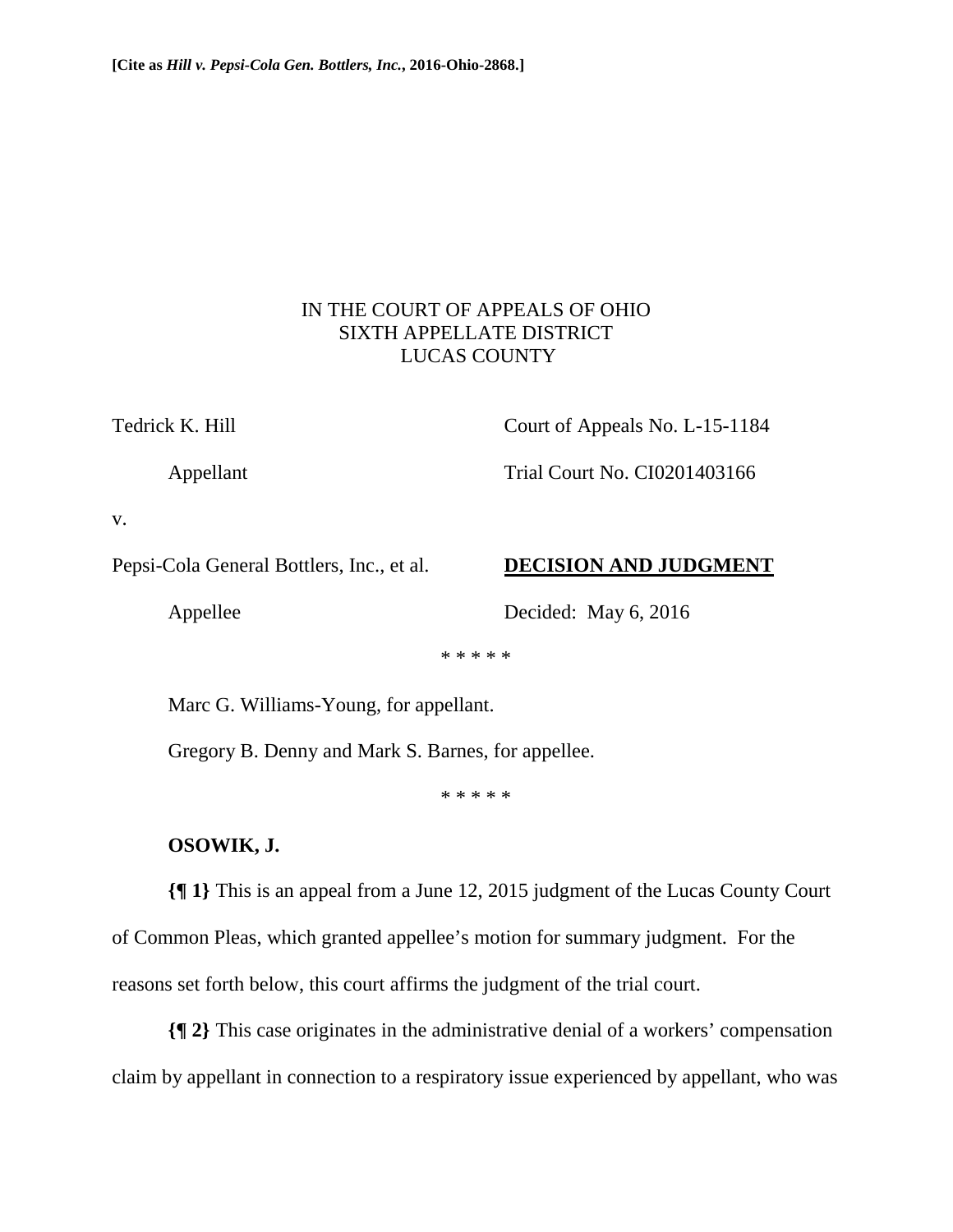employed as a batcher/mixer for Pepsi. However, no convincing medical evidence supporting appellant's claim that the issue was caused by workplace conditions was presented. Accordingly, it was denied. On November 19, 2012, following the denial of the claim by the Industrial Commission hearing officer, appellant filed a notice of appeal and complaint pursuant to R.C. 4123.512.

**{¶ 3}** On March 13, 2015, appellee filed a motion for summary judgment. In support, appellee noted that the respiratory issue complained of is prevalent in the general public. Also, appellee argued that appellant failed to establish proximate cause between appellant's workplace and the respiratory issue. On June 12, 2015, summary judgment was granted by the trial court. This appeal ensued.

**{¶ 4}** Appellant, Tedrick Hill, sets forth the following sole assignment of error:

 The trial court erred in granting summary judgment in favor of Appellee Pepsi-Cola General Bottlers, Inc.

**{¶ 5}** The following undisputed facts are relevant to this appeal. Appellant commenced employment with Pepsi in January of 2002. Appellant was originally hired to work as a forklift driver. Subsequently, in May of 2003, appellant transferred to a batcher/mixer position. Appellant continued working in this position until July of 2010. While working as a batcher/mixer, appellant's job duties and responsibilities included composing the various Pepsi beverage products by combining liquids and powders together in conjunction with the established recipes and formulas of Pepsi products.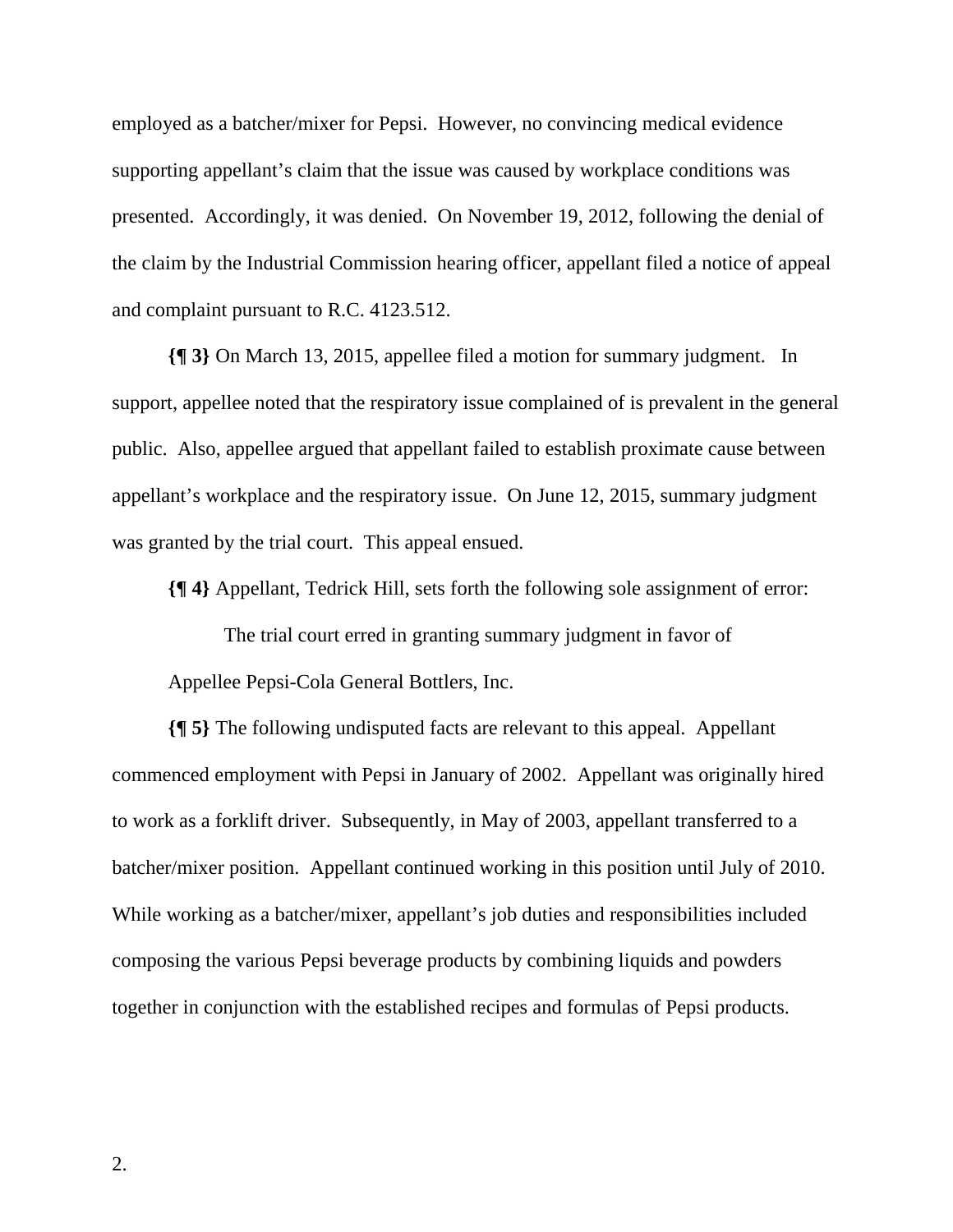**{¶ 6}** Six years after first working as a product mixer, appellant began to experience upper respiratory issues. Appellant sought medical treatment from his primary care physician, and also from a pulmonologist. The pulmonologist diagnosed appellant with mucus in the lungs. Although the pulmonologist opined that the mucus was connected to appellant's work for Pepsi, no medical evidence or authority was cited or offered in support of that conclusion. The pulmonologist concluded without evidentiary support that, "Mr. Hill's mucus plugging is more likely than not a result of his workplace exposure than to other known viral or fungal infections common to the general public."

**{¶ 7}** On November 17, 2011, appellant filed a workers' compensation claim alleging that his work at Pepsi proximately caused the mucus issues. The district hearing officer denied the claim finding in pertinent part that the, "[A]lleged condition of bronchiectasis (mucus plugging of the bilateral lungs) was not proximately caused or contracted as a result of injurious exposure while working for Pepsi-Cola General Bottlers, Inc."

**{¶ 8}** In addition, the hearing officer acknowledged that appellant's mucus plugging was not a condition covered by the schedule of occupational diseases. It was further noted that appellant failed to satisfy the burden of proof establishing that workplace conditions proximately caused this issue. Appellant appealed the denial of the claim to the Lucas County Court of Common Pleas.

3.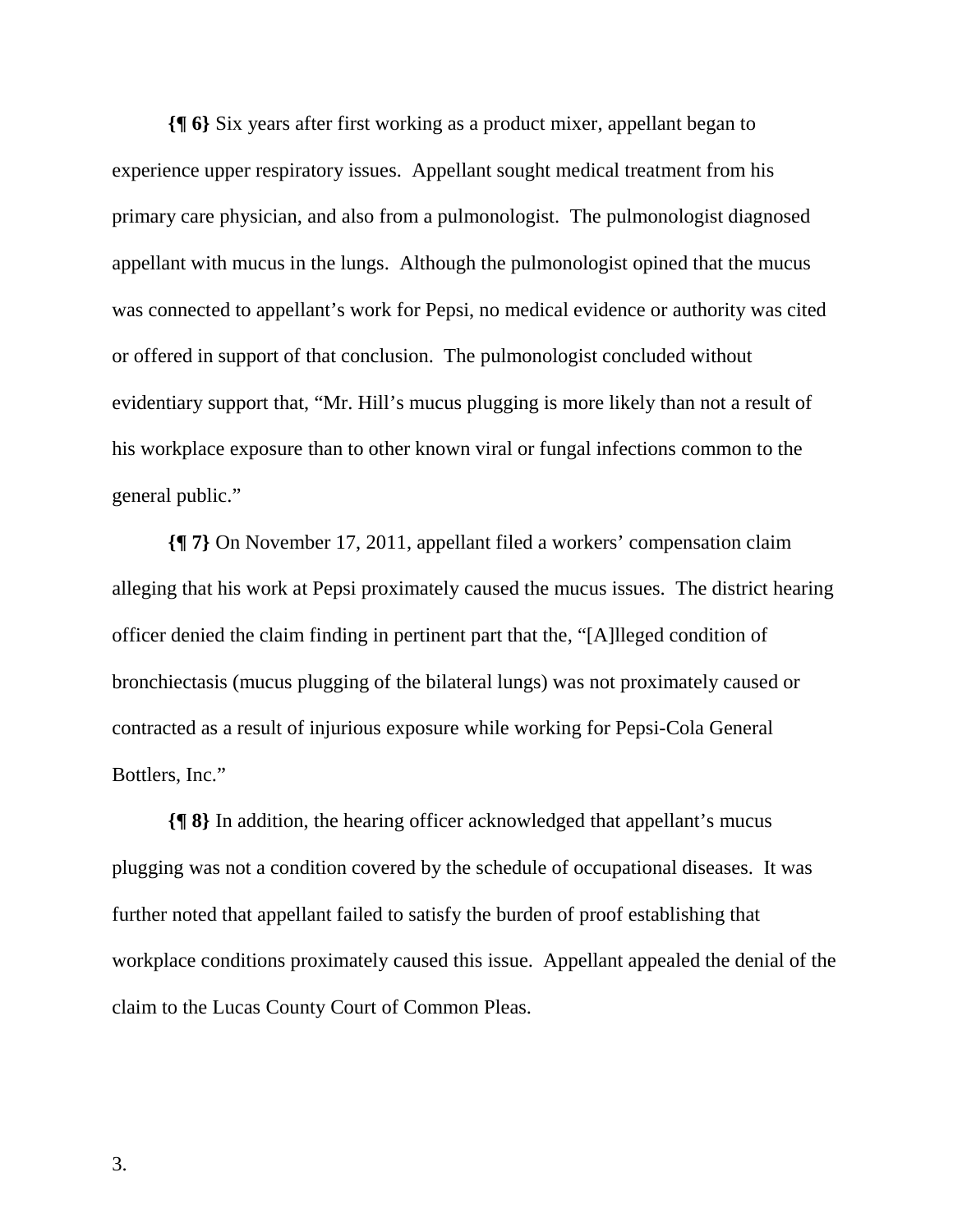**{¶ 9}** On March 12, 2015, appellee filed a motion for summary judgment. In support, appellee furnished the affidavit of medical expert witness, Dr. David M. Rosenberg, M.D., board certified in internal medicine, pulmonary disease, and occupational medicine. Rosenberg examined appellant, appellant's medical records, and relevant medical literature, and concluded that to a "[R]easonable degree of medical certainty [appellant's] employment at Pepsi as a batcher/mixer and alleged exposure to various powders [was] not the proximate cause of his bronchiectasis and respiratory disease." Therefore, no genuine issue of material fact remained in dispute.

**{¶ 10}** On June 12, 2015, based upon appellee's expert evidence, the trial court granted appellee's motion for summary judgment, concluding that appellant was not able to meet his burden of showing that his symptoms were proximately caused by his work at Pepsi. In addition, the affidavit from appellant's treating pulmonologist was found to be inadmissible pursuant to *Daubert*. This appeal ensued.

**{¶ 11}** Appellate review of summary judgment is conducted on a de novo basis, applying the same standard of review as utilized by the trial court. *Lorain Natl. Bank v. Saratoga Apts.*, 61 Ohio App.3d 127, 128, 572 N.E.2d 198 (9th Dist.1989); *Grafton v. Ohio Edison Co*., 77 Ohio St.3d 102, 105, 671 N.E.2d 241 (1996). A motion for summary judgment will be granted if there is no genuine issue of material fact and, when reviewing the evidence most strongly in favor of the non-moving party, reasonable minds can only conclude that the moving party is entitled to judgment as a matter of law. Civ.R. 56(C).

4.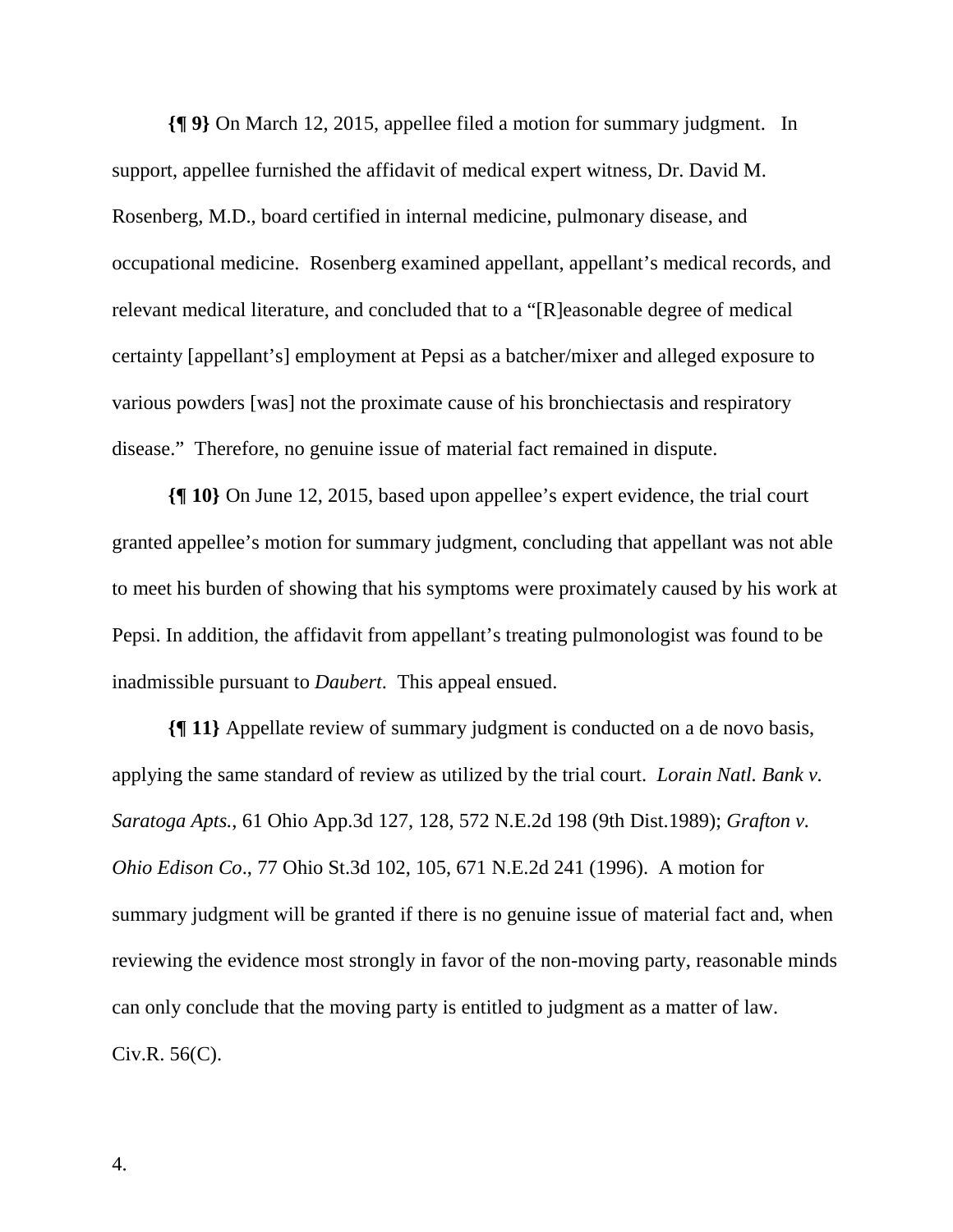**{¶ 12}** In order to prevail in a workers' compensation claim, the appellant must prove by a preponderance of the evidence that his injury was proximately caused by his employment. *Fox v. Indus. Comm.*, 162 Ohio St. 569, 125 N.E.2d 1 (1955). "[T]o prove that a toxic substance caused the plaintiff's medical condition, the plaintiff must establish both (1) that the toxic substance is capable of cause the condition (general causation) and (2) that the toxic substance in fact caused the plaintiff's medical condition (specific causation)." *Valentine v. PPG Industries, Inc.,* 158 Ohio App.3d 615, 626, 2004-Ohio-4521, 821 N.E.2d 580.

**{¶ 13}** The record encompasses no convincing evidence that appellant's respiratory issue was proximately caused by his employment at Pepsi. Appellant's medical expert failed to state the bases for his opinions and cited no medical authority in support of the notion that the substances mixed by appellant at Pepsi caused appellant's issue. Appellant's expert simply concluded, without supporting authority, that appellant's mucus was, "[M]ore likely than not a result of his workplace exposure."

**{¶ 14}** By contrast, Rosenberg definitively concluded that Pepsi's workplace conditions did not cause appellant's issue. Rosenberg cited authoritative medical journals indicating that the chemicals used by Pepsi are not capable of causing appellant's condition. Rosenberg noted that appellant's respiratory issues are actually considered to be a disease of the general public. They are not caused by the chemicals in use at Pepsi. Rosenberg found to a reasonable degree of medical certainty that appellant's employment at Pepsi did not proximately cause appellant's issues. The record clearly shows that no